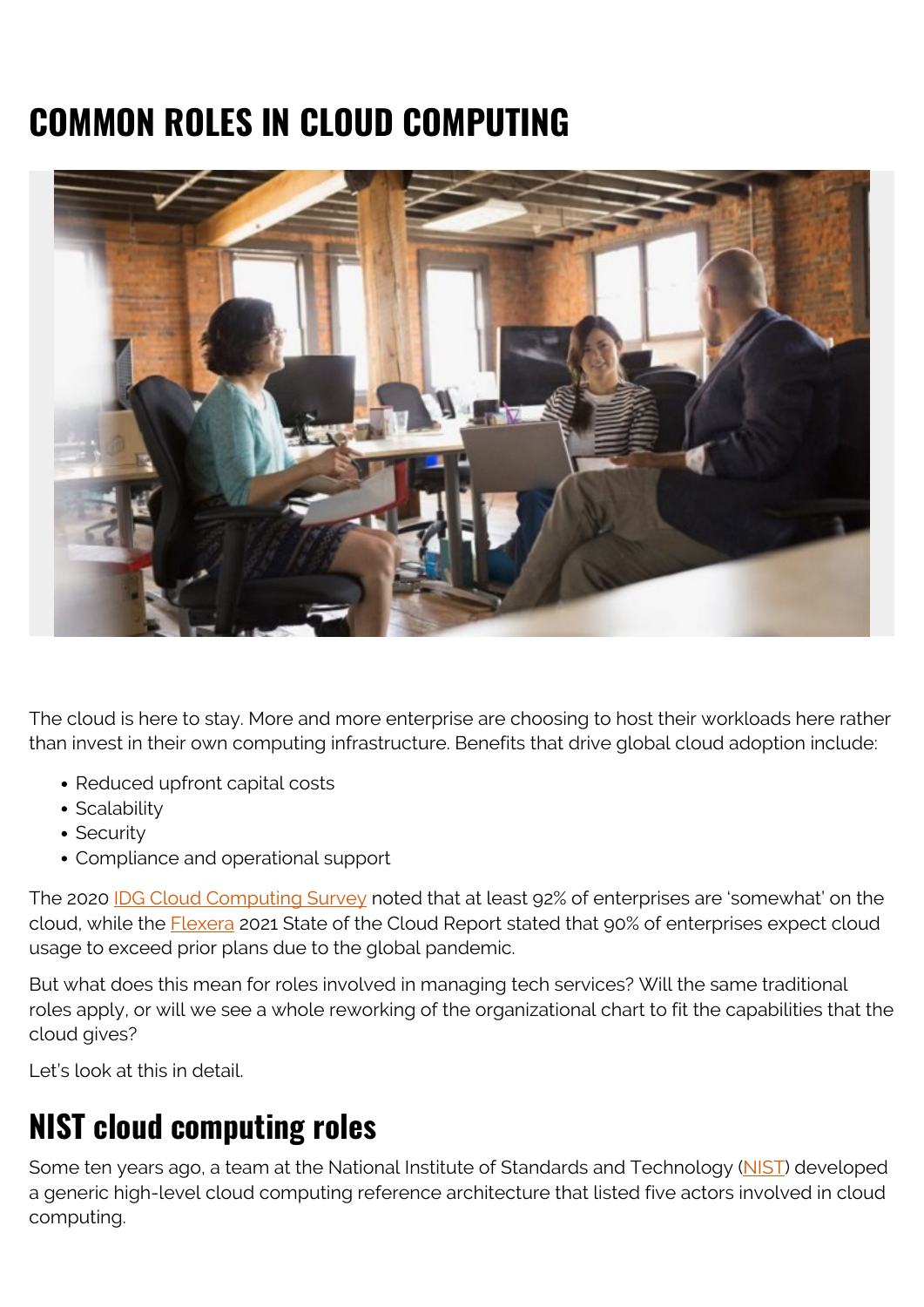



The five actors, as defined in the reference model, are:

- 1. **Cloud Consumer** is a person or organization that maintains a business relationship with, and uses service from, cloud providers. Anyone who purchases a cloud service is a consumer, and within the consumer there could be an array of roles responsible for configuring and managing the resources from the cloud provider depending on the services obtained.
- 2. **Cloud Provider** is a person, organization, or entity responsible for making a [service available](https://blogs.bmc.com/blogs/service-availability-calculation-metrics/) to interested parties. A [cloud provider](https://blogs.bmc.com/blogs/aws-vs-azure-vs-google-cloud-platforms/) would have a significant number of roles responsible for the management of its cloud resources including those responsible for selling, onboarding, configuring and supporting cloud services for its consumers.
- 3. **Cloud Auditor** is a party that can conduct independent assessment of [cloud services](https://blogs.bmc.com/blogs/public-private-hybrid-cloud/), information system operations, performance, and security of the cloud implementation. Generally, cloud auditors are categorized based on intent. For the most part, their focus is on risk and compliance, especially around [information security.](https://blogs.bmc.com/blogs/infosec-information-security/) Other auditors can provide advisory services especially to consumers looking to cut down their bills or raise the level of efficiency in the resources consumed.
- 4. **Cloud Broker** is any entity that manages the use, performance, and delivery of cloud services, and negotiates relationships between Cloud Providers and Cloud Consumers. Cloud brokers support consumers to get value for money by playing the advisory role especially for consumers who have a hybrid mix of resources from multiple providers.
- 5. **Cloud Carrier** is an intermediary that provides connectivity and transport of cloud services from Cloud Providers to Cloud Consumers. Most ISPs have taken the role of cloud carriers as they provide the requisite bandwidth needed to connect consumers with providers as well as capabilities that support the connectivity.

These roles clarify expectations around cloud usage—but they probably don't match the "cloud roles" that your hiring team is recruiting for.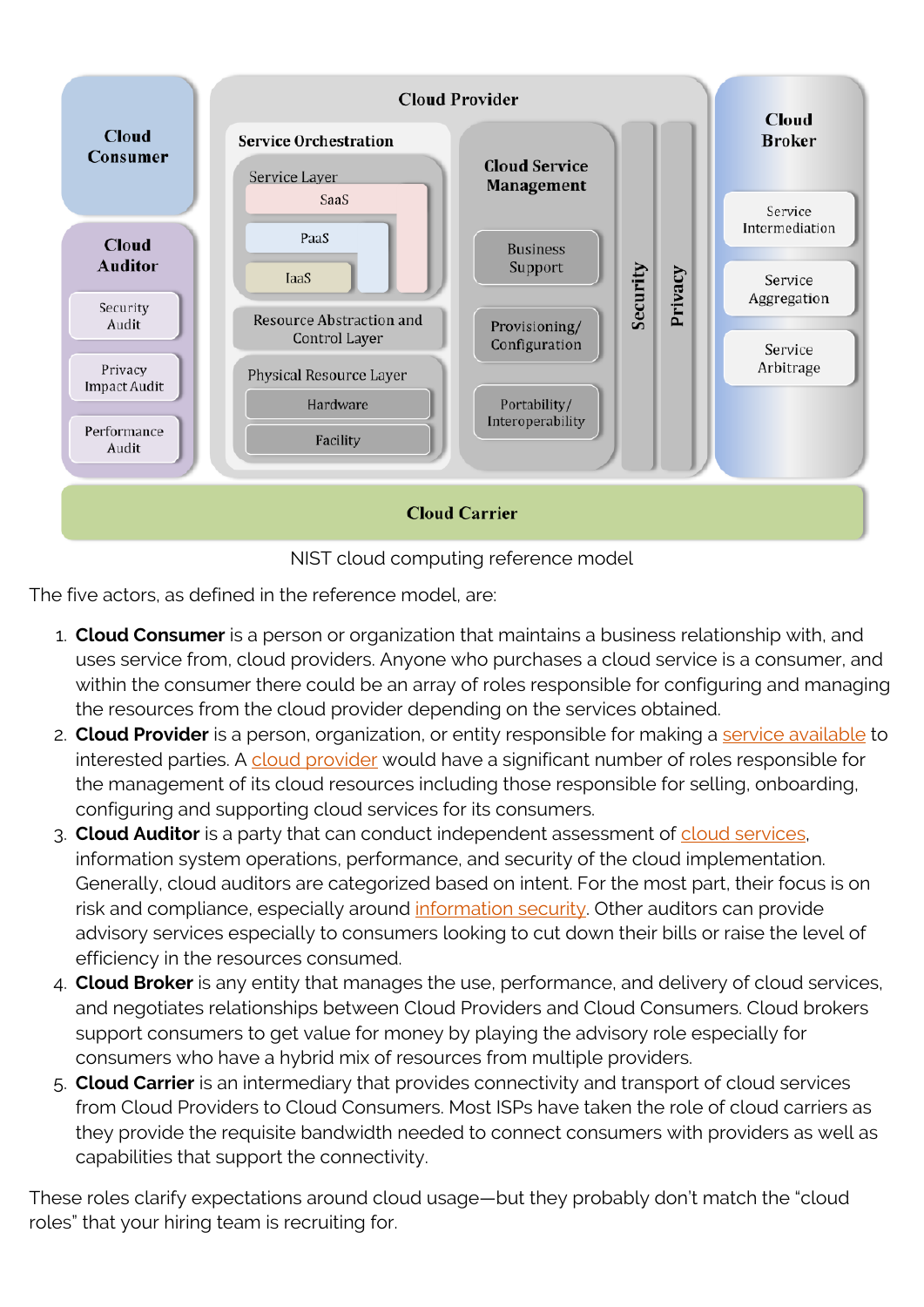# **JOB ROLES IN THE CLOUD COMPUTING AGE**

Of course, job titles in cloud computing vary widely. Still, several roles stand out for cloud providers as well as consumers who have purchased laaS or PaaS services.

The most common roles as listed by **[AWS](https://aws.amazon.com/training/learn-about/)** include:



### **Cloud Solution Architect**

This role is one of the hottest jobs in the cloud market. A cloud solution architecture is responsible for working with the business and technology teams to design the right architecture and services that will support the organization's strategy.

The focus of this role is technical in nature. But, due to the need to understand various cloud platforms and their configurations, this role is highly people centric as it involves:

- 1. Understanding business needs
- 2. Translating them into the right architecture and solution designs required to fulfil them

The solution architect will also assist developers to understand and translate the designs into solutions.

#### **Cloud Developer**

This role is responsible for building applications on the cloud. Similar to [software developers,](https://blogs.bmc.com/blogs/application-developer-roles-responsibilities/) the cloud developer role involves: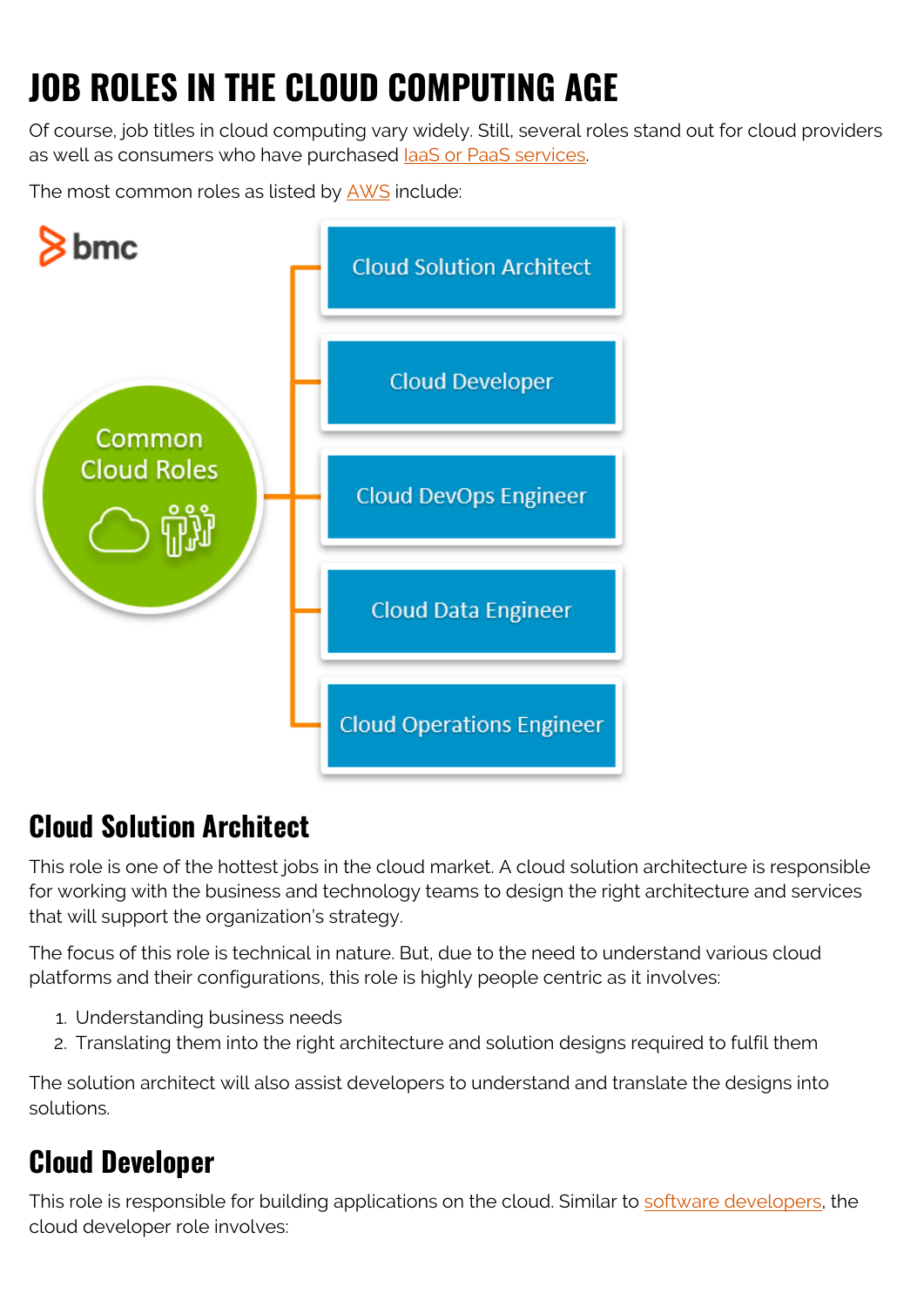- Understanding requirements
- Designing solutions
- Coding and debugging software hosted on cloud environments

Apart from scripting, the cloud developer needs to know the [cloud architecture, infrastructure,](https://blogs.bmc.com/blogs/cloud-infrastructure/) and APIs—and how to leverage them to make applications that are cloud ready.

#### **Cloud DevOps Engineer**

The Cloud DevOps Engineer role builds, deploys, and maintains the infrastructure over which cloud applications run.

Automation is at the heart of this role, as most activities revolve around continuous integration and continuous delivery/deployment. Therefore this role:

- Uses [source control](https://blogs.bmc.com/blogs/devops-source-version-control/) and [CI/CD tools](https://blogs.bmc.com/blogs/ci-cd-pipeline-setup/) to build software delivery pipelines, and deploy services on the right infrastructure.
- Develops tools for cloud developers to facilitate their activities
- Monitors the performance of deployed solutions

*(Explore the [DevOps Engineer role](https://blogs.bmc.com/blogs/devops-engineer-roles-and-responsibilities/) to set cloud expectations.)*

#### **Cloud Data Engineer**

This role is responsible for managing, optimizing, overseeing, and monitoring the retrieval, storage, and distribution of data on the cloud.

The cloud data engineer role:

- Works with business users to understand their data requirements
- Builds algorithms to enable mining from raw data and subsequent modelling of data sets

Data engineers create and maintain machine learning and statistical models, as well as support the activities of architecting and managing [data infrastructure](https://blogs.bmc.com/blogs/data-architecture/) such as [databases, data warehouses, and](https://blogs.bmc.com/blogs/data-lake-vs-data-warehouse-vs-database-whats-the-difference/) [data lakes](https://blogs.bmc.com/blogs/data-lake-vs-data-warehouse-vs-database-whats-the-difference/).

*(Learn more about [data engineers](https://blogs.bmc.com/blogs/data-engineer-vs-data-scientist/).)*

#### **Cloud Operations Engineer**

This role is involved in the managing, automating, securing, monitoring, and troubleshooting cloud infrastructure.

The differentiator between this role and the cloud DevOps engineer is that the cloud operations engineer has less to do with deployment and more to do with support. The main work is about ensuring availability and performance of cloud infrastructure and systems through:

- [Monitoring](https://blogs.bmc.com/blogs/cloud-monitoring/)
- [Incident and problem management](https://blogs.bmc.com/blogs/incident-management-vs-problem-management-whats-the-difference/)

The cloud ops engineer supports cloud customers during deployment and onboarding, and also plays a front-line role in resource management and information security within the cloud